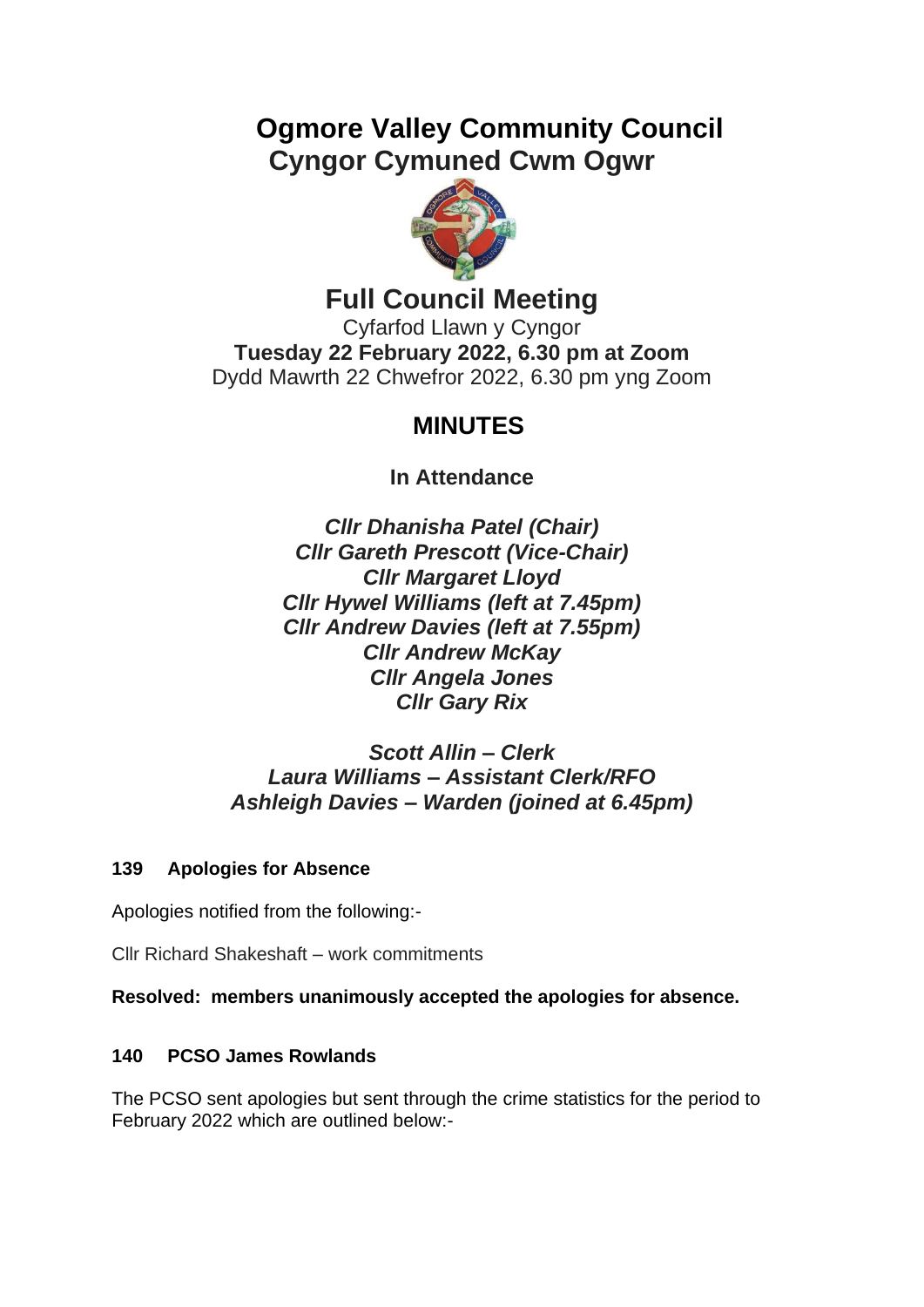| <b>Crime Statistics for:</b> | <b>Dec-21</b> |                |                                                                                                              |          |                | <b>Jan-22</b> |                |                |          |              | <b>Feb-22</b> |                |              |          |                         |
|------------------------------|---------------|----------------|--------------------------------------------------------------------------------------------------------------|----------|----------------|---------------|----------------|----------------|----------|--------------|---------------|----------------|--------------|----------|-------------------------|
|                              | Nanty'l       |                | Ogmore Blackmill Total Evans'n Nanty'l Ogmore Blackmill Total Evans'n Nanty'l Ogmore Blackmill Total Evans'n |          |                |               |                |                |          |              |               |                |              |          |                         |
|                              |               | Vale           |                                                                                                              |          |                |               | Vale           |                |          |              |               | Vale           |              |          |                         |
| <b>Dwelling burglary</b>     | 0             | 0              | $\Omega$                                                                                                     | $\Omega$ | $\Omega$       | 0             | 0              | $\Omega$       | 0        | 0            | $\mathbf 0$   | $\Omega$       | 0            | 0        | $\overline{0}$          |
| <b>Burglary other</b>        | 0             | 0              | $\Omega$                                                                                                     | $\Omega$ | $\Omega$       | 0             | $\mathbf 0$    | 0              | 0        | 0            | $\mathbf 0$   | $\Omega$       | 0            | 0        | $\overline{0}$          |
| Theft of vehicle             | 0             | $\mathbf 0$    | 0                                                                                                            |          | $\Omega$       | 0             | 0              | 0              | 0        | 0            | 0             | 0              | 0            | 0        | $\overline{0}$          |
| Theft from vehicle           | $\Omega$      | $\Omega$       | O                                                                                                            | n        | U              | U             | $\Omega$       | $\Omega$       | $\Omega$ | $\Omega$     | $\Omega$      | $\Omega$       | $\Omega$     | $\Omega$ | $\overline{0}$          |
| All other theft              | 0             | $\mathbf{1}$   | $\Omega$                                                                                                     |          | $\Omega$       | $\Omega$      | 0              | $\mathbf{0}$   | 0        | $\mathbf{1}$ | 0             | $\mathbf 0$    | $\mathbf 0$  | 0        | $\overline{0}$          |
| Damage                       |               | $\overline{2}$ | 1                                                                                                            | Δ        | $\Omega$       | $\mathbf{1}$  | 1 <sub>1</sub> | 3              | 5        | $\mathbf{1}$ | 0             | $\mathbf 0$    | $\mathbf{1}$ | 1        | $\overline{0}$          |
| Violence against             | 4             | 5              | $\overline{2}$                                                                                               | 11       | $\overline{2}$ | 6             | 5              | $\overline{2}$ | 13       | 3            | $\mathbf{1}$  | $\overline{2}$ | 4            | 7        | $\overline{4}$          |
| The person                   |               |                |                                                                                                              |          |                |               |                |                |          |              |               |                |              |          |                         |
| All crime total              | 5             | 8              | 3                                                                                                            | 16       | $\overline{2}$ | 7             | 6              | 3              | 16       | 5            | 1             | $\overline{2}$ | 5            | 8        | $\overline{\mathbf{a}}$ |
| <b>ASB total</b>             | 1             | 0              |                                                                                                              | 2        |                | 2             | 6              | $\mathbf{0}$   | 8        | 0            | 0             | 0              | 0            | 0        | $\mathbf{0}$            |
| <b>Drink Driving</b>         | 1             | 0              | 0                                                                                                            |          | 0              | 0             | 1              | 0              |          | 0            | 0             | $\mathbf{0}$   | 0            | 0        | $\mathbf{0}$            |

It was noted that February 2022 had been relatively quiet for crime reports. The PCSO was working on an off-road bike operation.

It was noted that any concerns should be emailed to the PCSO. The next Cuppa with a Copper will be held on 24 February in the MEM in Nantymoel between 10am and noon.

It was agreed that while the Evanstown crime statistics for December 2021 were not included in the January 2022 draft minutes as they were now available they would be included in the final minutes so that they are available to the community.

It was noted that the level of detail provided in the crime statistics was less than previously due to data protection issues. The Clerk would check with the PCSO to see if any further detail could be provided.

#### **141 Public Address (an opportunity for members of the public to bring any issues to the attention of the council) TEN MINUTES SESSION ONLY**

No members of the public were present.

#### **142 Warden's report**

It was noted that this was a new section of the meeting and the Warden would provide a regular update on her activities to the Council. The Warden noted the following:-

- Planters Aberfields Guttering to be installed onto the Aberfields changing room building to dispense rainfall to planters. Awaiting BCBC approval,
- Dog bins/dispensers Waiting for BCBC Highways department for approval.
- Sharps boxes Reviewing preferred method of disposal.
- Brushcutter/Strimmer Borrowing from BCBC currently and checking availability of safety helmet and harness before use. Possible requirement to purchase a Strimmer for OVCC use if BCBC restricts borrowing. Warden is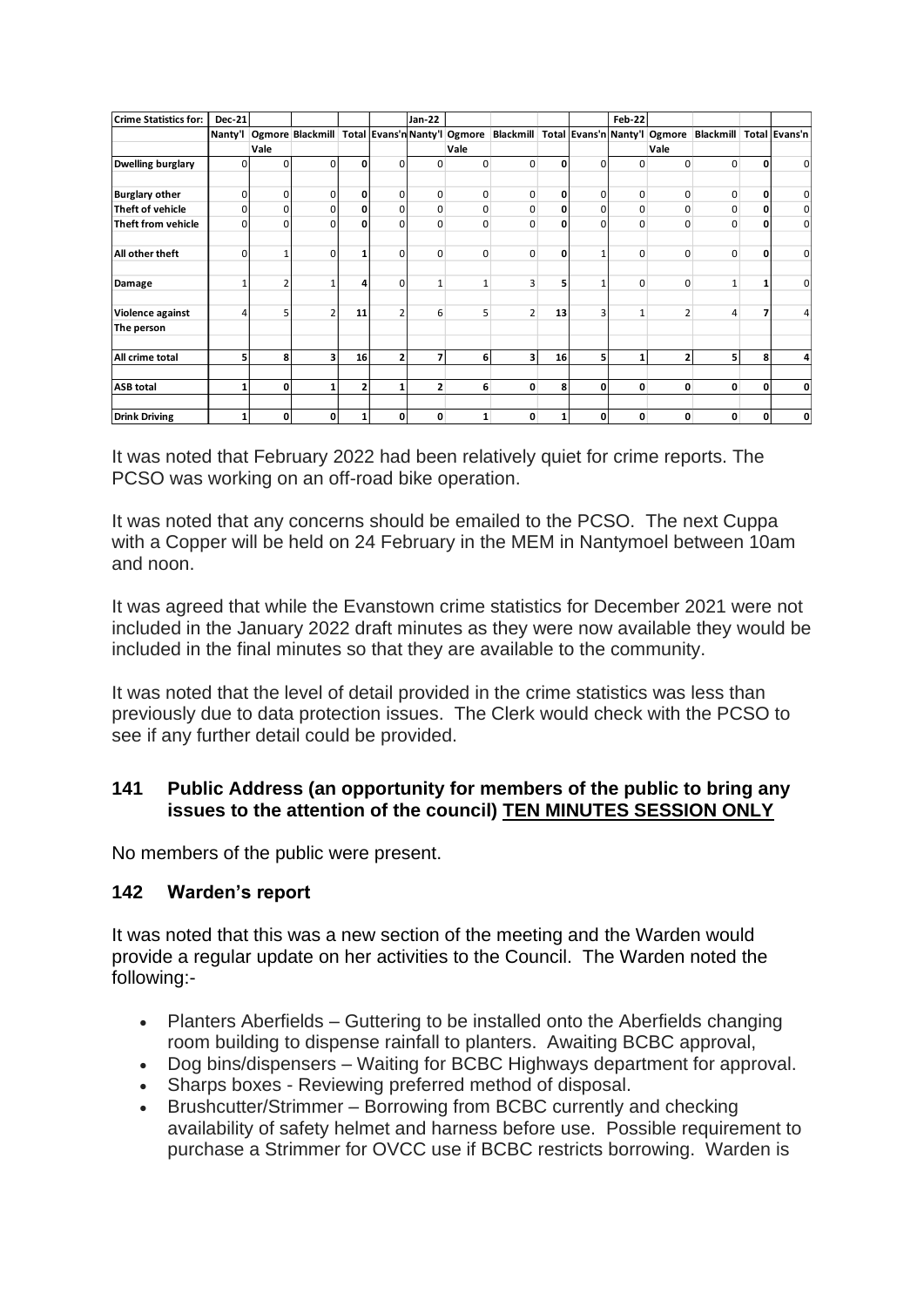currently waiting for full City and Guilds Brushcutter and Strimmer certificate having completed the course.

- Cwm Taf Nature Network Hoping to liaise together for future projects.
- Plantlife Agreed to host a Mini Meadows talk in March or beginning of April 2022.
- Tanio Cymru To host free Nature Art sessions for the public at the Washeries picnic area with potential dates in late March 2022.
- Keep Wales Tidy Discussing painting pawprints to encourage owners to pick up after dogs.
- Seed library Researching the possibility of introducing a seed library to share seeds in the valley.
- Aberfields Planters Reviewing possibility of painting planers although Cllr McKay suggested checking with KWT to ensure that painting the wood is appropriate.
- Volunteers from Groups in Assisted Living Cllr Patel has taken this forward and discussed with Ogmore Priide the possibility of adults in assisted living helping with gardening/clearing etc.
- Meeting with a student on placement during next few months
- Litter picking and brush clearance has been undertaken throughout the valley including Evanstown and there is visible improvement in some areas.
- Next few months when the weather is better and the Warden moves to 20 hours per week will result in more visibility of work.
- An objective for the next six months is to get more community engagement in some areas and to build on the work undertaken by Priide and Bravos.
- Benches a review of benches in the Valley and where more could be provided will be undertaken.

# **Resolved – To establish a Working Group to review benches in the Valley.**

#### **143 Declarations of Interest in accordance with the Council's Code of Conduct & Section 106 of the Local Government Finance Act 1992**

There were no further declarations of interest.

# **ITEMS FOR DISCUSSION AND/OR APPROVAL**

## **144 Approval of Minutes and Recommendations**

# **(a) Draft Full Council 25 January 2022**

It was agreed to add the December Evanstown crime statistics (see minute 140 above) to the final published minutes.

# **Resolved to Approve the Minutes of the Full Council meeting.**

# **(b) Draft Finance & General Committee 8 February 2022**

#### **Resolved to Approve the Minutes of the Finance & General Committee meeting.**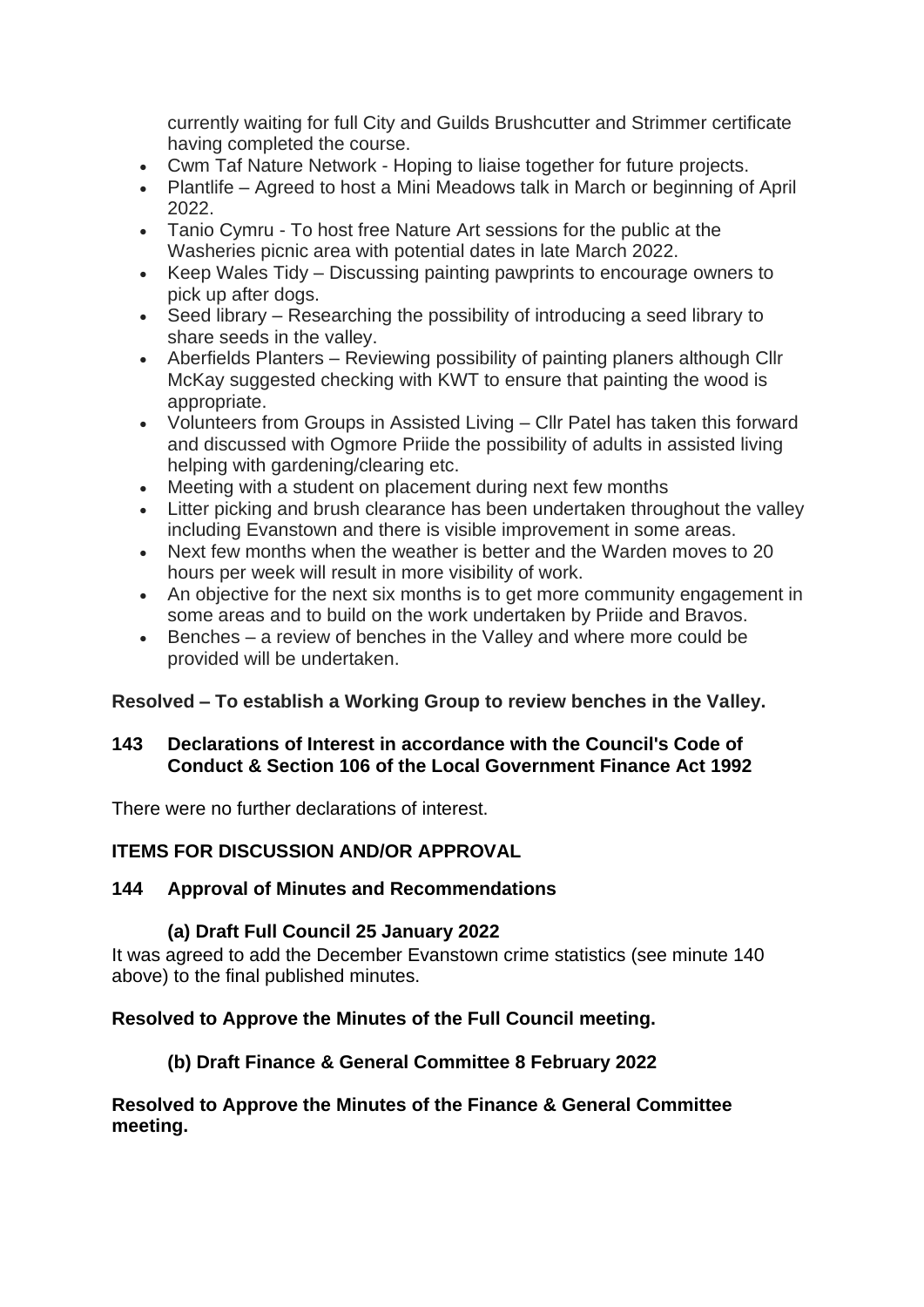## **145 Matters Arising from previous meetings:-**

## *Council Meeting*

## - **Cuppa with a Copper**

It was noted that the Cuppa with a Copper event was advertised through the police twitter feed, OVCC facebook and where possible the host venue as well.

## - **Evanstown Councillors**

It was noted that a notice had been placed on the OVCC facebook page noting that the community in Evanstown should contact Cllr Hywel Williams as Borough Councillor or the Clerk where there are issues before the election. The Clerk had also mentioned this to members of the local community.

#### - **Audit Wales**

It was noted that the notice of acceptance of the Audit Wales recommendations had been published in the Glamorgan Gazette but that the prior year Audit reports are still with Audit Wales but are being chased.

#### - **Marie Curie Donation Request**

It was noted that Marie Curie had been asked to provide further information on the specifics of how much support is given to the population of the Ogmore Valley.

## - **Dog Bag Dispensers**

It was noted that the Warden is awaiting a reply from BCBC's Highways Department.

## - **Valley in Bloom**

It was noted that Link Cymru has been approached regarding a joint scheme.

## - **Historical Book Society Grant**

It was noted the donation to the Ogmore Valley Local History Society to help with the funding of a book launch included an amount for a small finger buffet but due to Covid the caterer cancelled at the last minute. It is understood that some of the money was used for bacon rolls, teas and Coffees for invited guests only.

It was agreed that more guidance for recipients of donations could be sent out to let them know what to do when there was a change in the plans for expenditure.

## **Resolved – The Clerk to draft guidelines for use of donations and grants**

It was agreed that the funds would not be reclaimed but the remaining funds would be identified and be held by OV Local History Society to be used on a future project.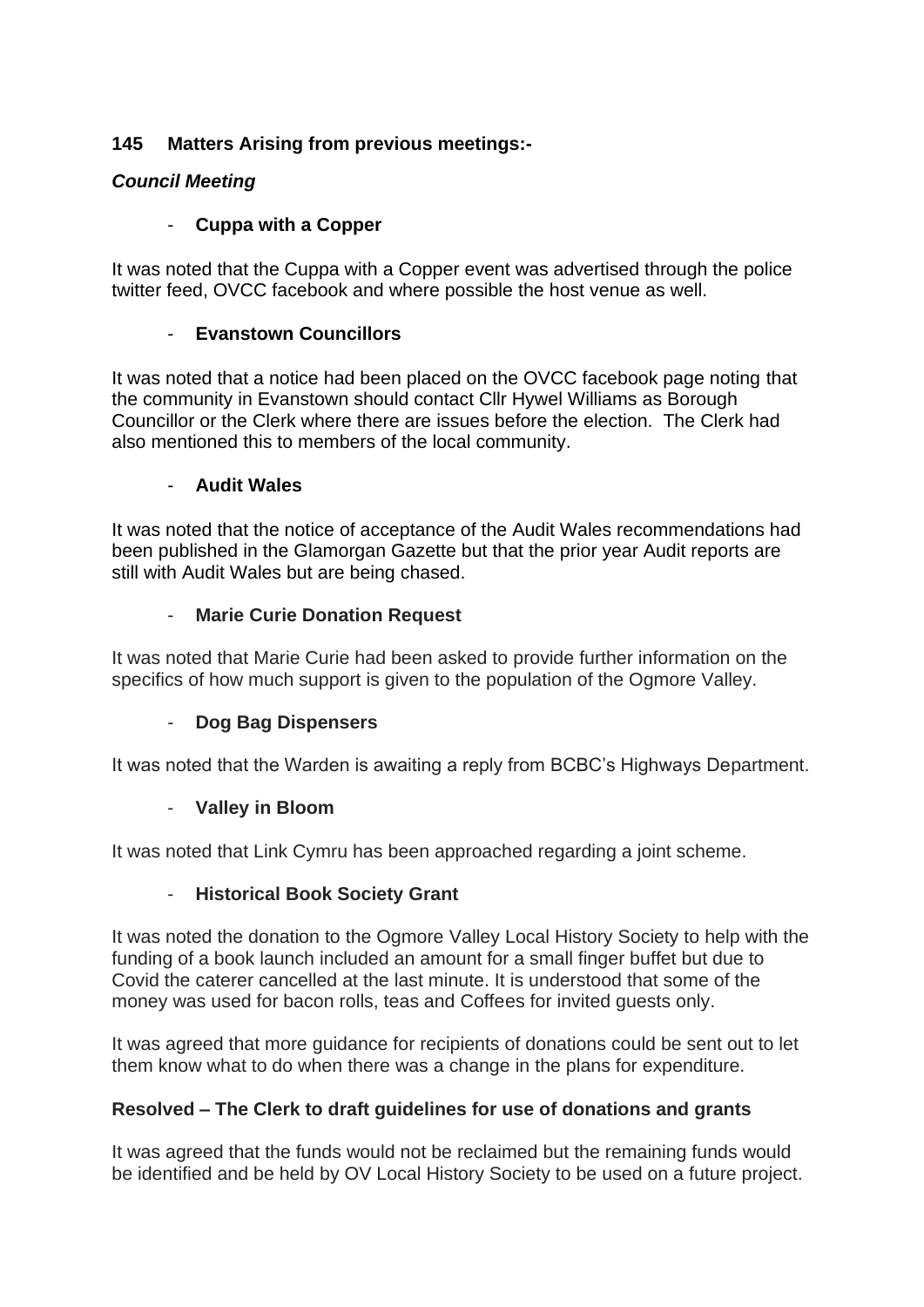**Resolved – The Clerk to request OV Local History Society to identify remaining funds and how they may be used in the future.**

#### - **Washeries Bridge**

It was noted that discussion with BCBCs Highways Department is underway regarding initial surveys for repair. BCBC has also appointed the Cwm Taf Nature Network to develop the Washeries and Aberfields. A site meeting has been planned for 3 March 2022 with Cllrs Patel and Lloyd attending.

#### - **River Clean Up**

It is understood that Keep Wales Tidy is planning a Big Spring Clean this year and a date has been requested.

#### *Finance & General Committee*

- **Treasury Management Policy** 

**Resolved – To review the options to deposit some of the Council's reserves in other financial institutions.**

- **Asset Register**

**Resolved – To approve the Asset Register**

- **Valuation of Assets** 

**Resolved – To revalue the Chains and BYCC later in 2022.**

- **Payments** 

**Resolved – To give the Chair delegated authority to make urgent payments during March and April 2022.**

- **Councillor Allowances** 

**Resolved – That allowance payments should be pro-rated for those Councillors who had resigned and to follow OVW guidance on Councillors who had not engaged.**

- **Toolstation Account** 

**Resolved – To set up a toolstation account**

**146 Finances** 

-

**(a) formal approval of payments February, March, April 2022**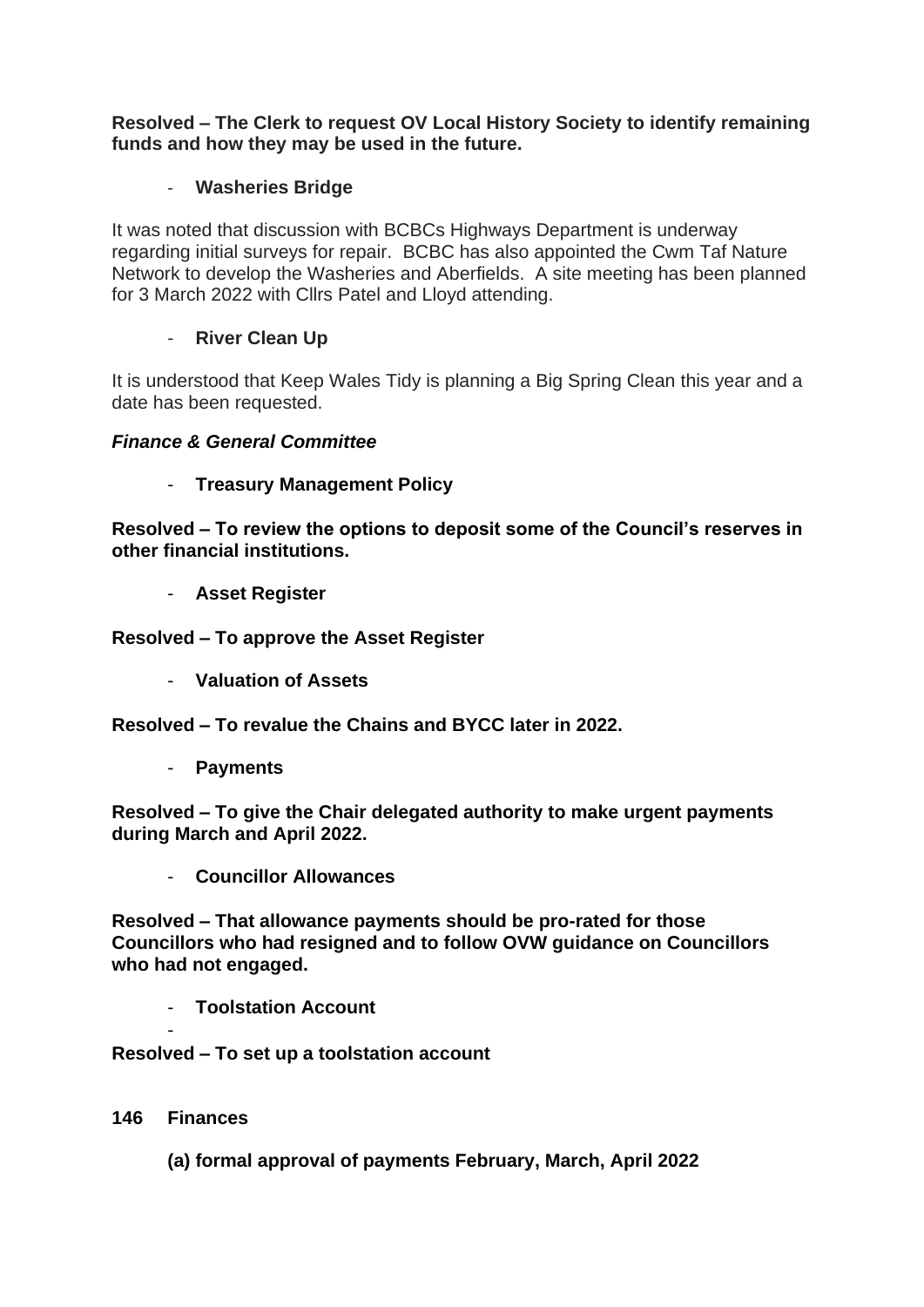## **Resolved to approve the Schedule of Payments as attached as appendix**

**(b) formal approval of the bank reconciliation January 2022**

**Resolved to approve the bank reconciliation from January 2022 as circulated.**

**(c) expenditure against the budget end of January 2022** 

**Resolved to approve the expenditure versus budget report to end of January 2022.** 

## **147 To consider correspondence (no decisions to be made on this item)**

No significant correspondence received

## **148 To consider applications for donations and grants**

*Cllr McKay declared an interest as he had suggested to the Backmill Bravos that they apply for a donation.*

It was noted that there had been a late request for £691.28 from Blackmill Bravos for equipment and insurance to continue the excellent work being undertaken by volunteers in this area. It was noted that other volunteer groups should be treated equally when grant applications were made.

# **Resolved - To Approve the Award of Grant Aid in the amount of £691.28 to the Blackmill Bravos under s 145 Local Government Act 1972.**

# **ITEMS FOR CONSIDERATION AND UPDATE**

## **149 To receive a Report from the Clerk (i) Evanstown CC CAT**

It was noted that BCBC have been approached regarding making the building safe for access so that the ex-trustees can collect their belongings and papers.

It was noted that the main priority was to establish the evidence base for what is needed from the Evanstown CC facility from the viewpoint of the community and local providers. The Clerk has approached REACH regarding advice on accessing funds for a survey but is waiting for a response.

*Cllr Hywel Williams left the meeting at 7.45pm* 

# **(ii) Aberfields CAT**

It was noted that Cllr Patel, Cllr Davies, the Warden and Clerk had met earlier today with the contractor and consultant to request revised costs for various options for a 3G pitch. The capital and revenue costs along with identified income streams would then be fed into the business plan to assess the extent of the funding required as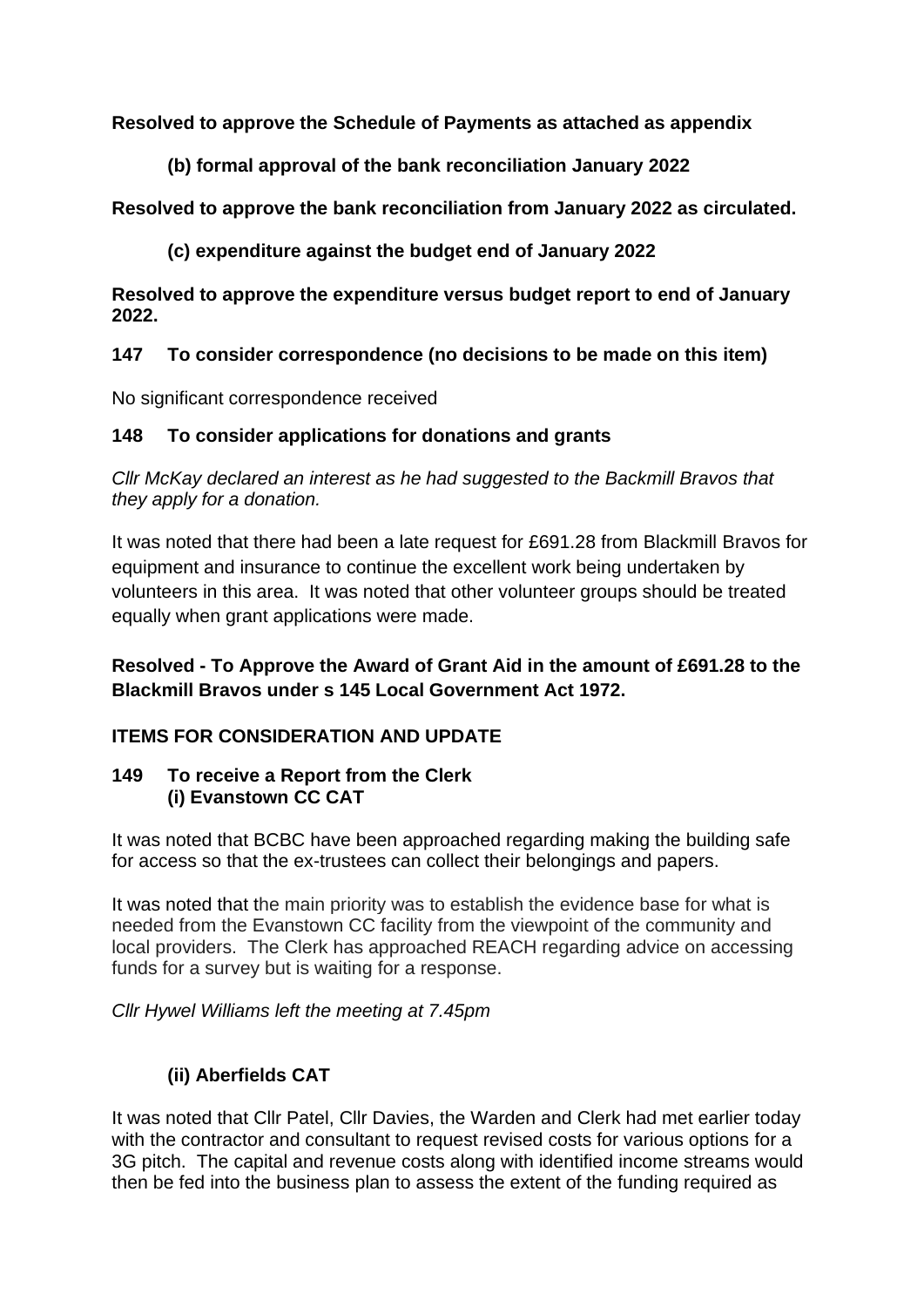well as the ongoing risks prior to a decision being made on whether a CAT is feasible and sustainable.

## **(iii) Ogmore Valley Awards**

The Awards have been re-opened until 31 March 2022 and there are now three nominations to date.

#### **(v) Windfarm Applications - update and increased prices at BYCC**

**Resolved – it was agreed unanimously to share the 10% increase in costs for the toilet refurbishment equally between the Council and the BYCC.**

#### **- request to vire funds from kitchen to windows at OV Male Voice Choir**

This request has now been withdrawn and the windows will be funded through the OV Male Voice Choir's own reserves.

## **- request to reduce scale of community arts project**

#### **Resolved – It was agreed unanimously to the request to reduce the scale of the project.**

*Cllr Andrew Davies left the meeting at 7.55pm*

# **(v) Tanio Cymru**

It was agreed that despite the forthcoming elections in May 2022, that the Warden would approach Tanio about going ahead in March 2022 with the free art nature classes at the Washeries.

## **(vi) Flower Bulbs and Plants**

It was noted that in May 2021 the Council agreed to make £75 available annually for each of the four wards (Nantymoel, Blackmill, Ogmore Vale and Evanstown) to spend on Flower Bulbs. Some of the wards have used their funds while others have not. It was agreed that the new Warden would take the lead on spending the allocation next year.

It was also noted that St Tyfodwg's Development Committee had thanked the Council for its letter of support which accompanied their application to the Community Facilities Programme. The grant application was successful and, despite some delays due to bats located in the tower, the construction work commenced in January 2022 with the clearing of areas to prepare for the installation of a disabled toilet, kitchen and community area. It is hoped that the interior work can be completed by April 2022 although there are also external repairs to the tower which have to be undertaken. There is, as yet, no date when the community facility will become available but the Council will be informed as soon as it is.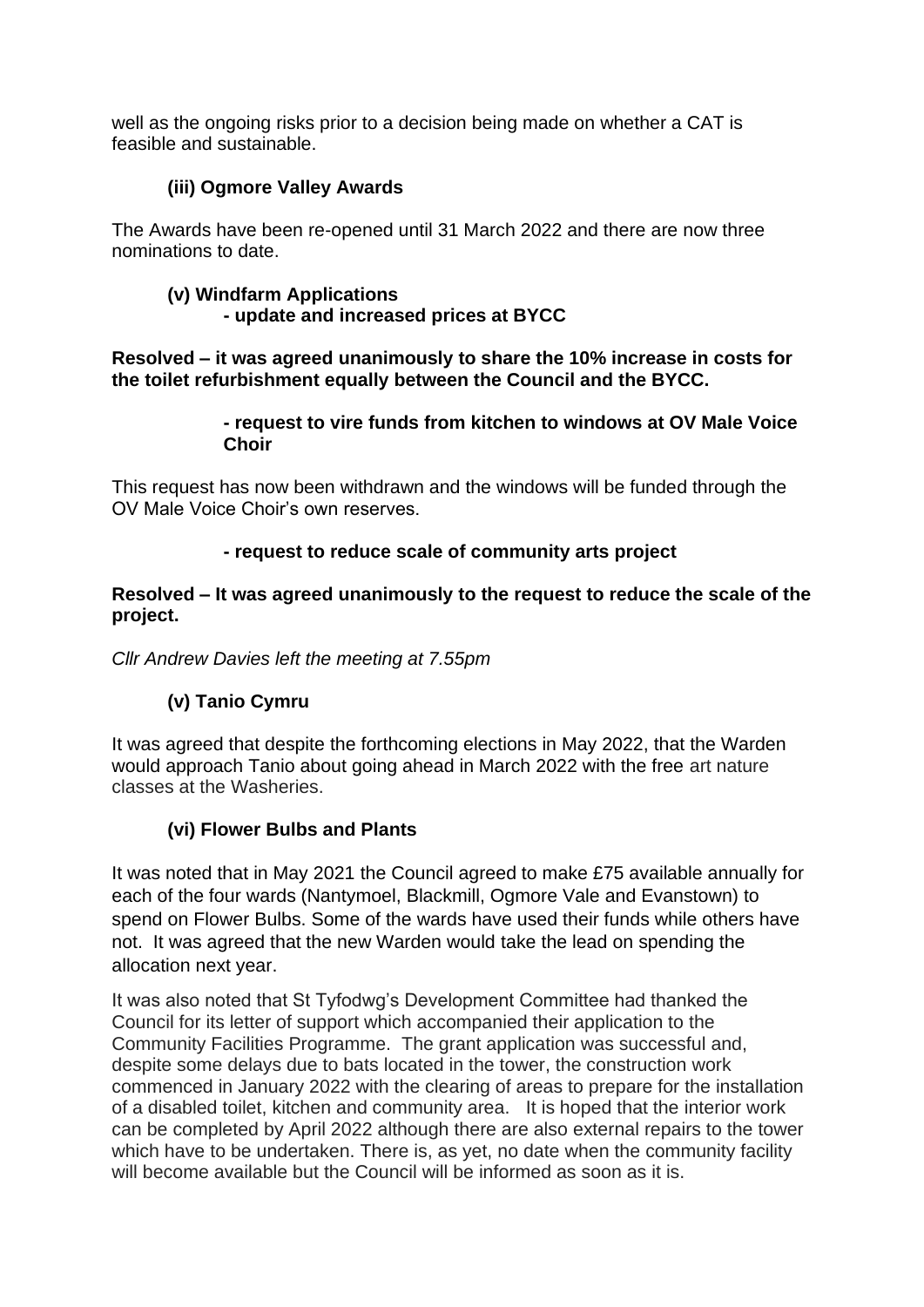#### **150 To receive Reports from Members of the Council - Cllr McKay – pilot of Christmas lights**

Cllr McKay noted that he was looking at a solar panel lighting on lampposts as a pilot project in Glynllan which would improve lighting and could potentially be used for Christmas lights as well.

#### **- Cllr Lloyd – Wyndham bus stop – plants**

Cllr Lloyd noted that a local resident had offered to tidy up the area behind the Wyndham bus stop as it was overgrown. The idea is to make a small edible/foragers garden for the public to be able to utilise. Cllr Lloyd would approach Ogmore Priide so that a request for funds from the Council would come through an organisation while the Warden would look at providing the resident with some fruit trees.

Cllr Rix noted that there was a fallen Christmas tree next to the Bryant Centre in Nantymoel and that land near the Bryant Centre was overgrown and fallen into disrepair. Cllr Rix would send some photos of the issues to the Clerk and Warden.

Cllr McKay noted that he understood that if a councillor is co-opted rather than elected then they cannot take committee chair positions if competing with an elected councillor. The Clerk noted that he would check this with OVW.

Cllr McKay noted that Employability Bridgend are currently launching a new project called CELT (Connect, Engage, Listen, Transform) which is funded via the UK Government Renewal Fund in partnership with Cardiff City Deal Region local authorities. Cllr McKay will send details to the Clerk so that he can forward to councillors.

Cllr McKay noted that there had been further flooding in Cwmfelin at that BCBC had been informed.

Cllr McKay noted that no recycling bags had been supplied in Evanstown. The Clerk was expecting an email from a resident who had noted the issue and he would follow up with BCBC.

#### **151 To consider any Planning Applications and issues**

No issues

*Cllr Patel left the meeting at 8.20pm and Cllr Prescott took over as chair.*

## **152 To confirm the date, time and venue of forthcoming meetings: - Full Council Tuesday 31 May 2022, 6.30 pm via Zoom**

It was noted that the notice of election will be published on 21 March 2022 with the nomination period then starting on 22 March 2002 and running until 5 April 2022.